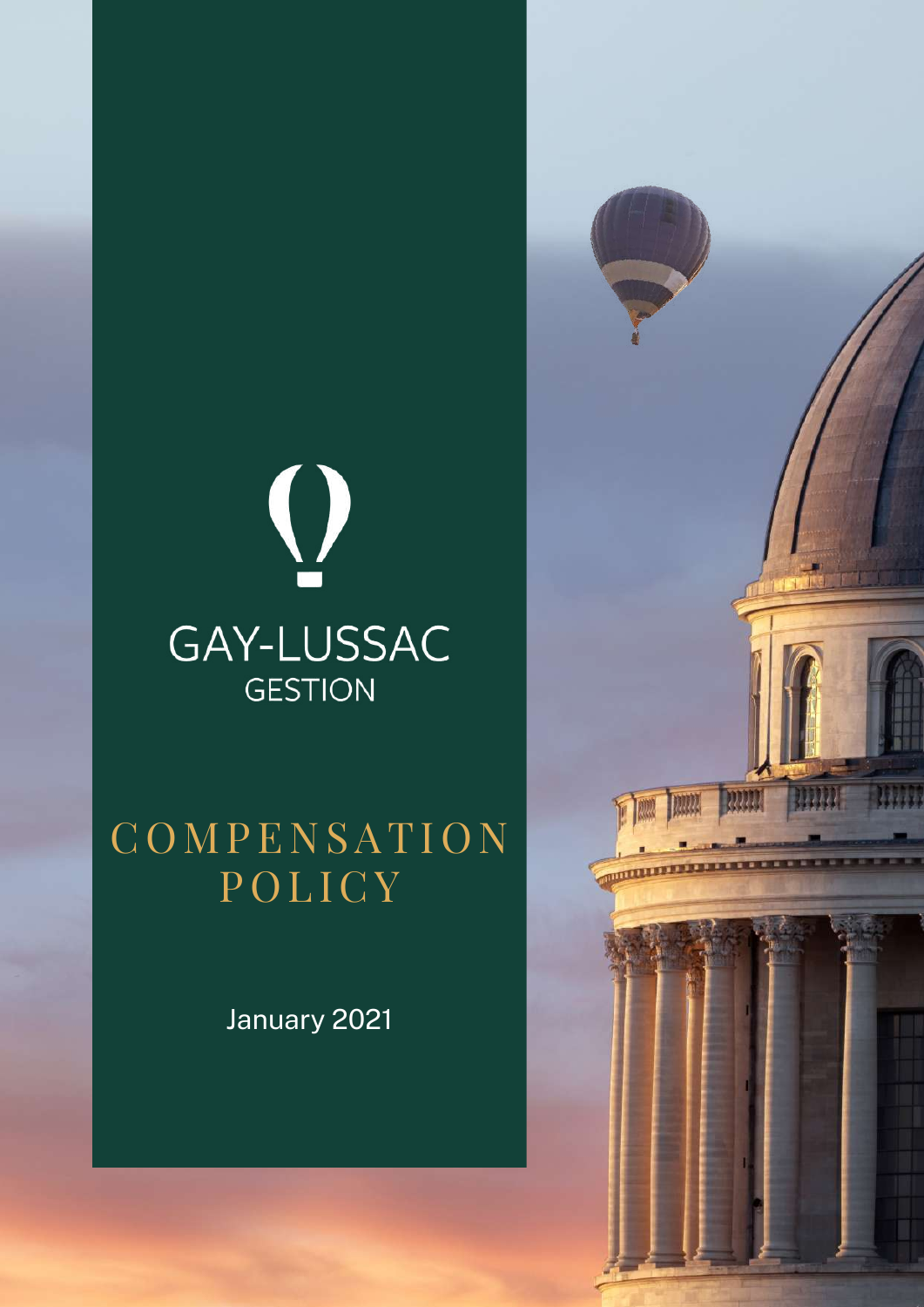### GLG - Compensation Policy (ex RJAMI –update : 2019)

#### PREAMBLE

This policy, taken in accordance with the provisions of Directives 2011/61/EU and 2014/91/EU Directives AIFM and UCITS V Gay-Lussac Gestion (hereinafter "GLG") is committed to establishing, implementing and maintaining compensation policies, procedures and practices that promote sound and effective risk management in accordance with the principles of the Raymond James Group.

The compensation policy established by Gay-Lussac Gestion promotes sound and effective management and does not encourage risk taking that is inconsistent with the strategy, nature, scope and diversity of its activities.

This policy is designed to avoid all situations of conflict of interest and to prevent reckless risk-taking that is incompatible with the interests of clients.

#### PERIMETER OF STAFF IDENTIFIES

Gay-Lussac Gestion's Compensation Policy distinguishes between :

- The provisions relating to all SGP employees,
- Les Specific provisions for "Identified Employees", namely :
	- $\circ$  Members of Executive Management, and in particular "responsible managers" within the meaning of the French Monetary and Financial Code,
	- $\circ$  Control functions, and in particular the Compliance and Internal Control Manager (RCCI) and the Risk Manager,
	- $\circ$  Employees involved in the provision of investment or ancillary services, in particular financial managers (of accounts under mandate, UCIs or for the MANAGEMENT COMPANY's own account).
	- o Employees in charge of business development.
	- o All Employees in the same salary bracket as the General Management and all "risk-taking" Employees whose usual activities are likely to have a significant impact on the risk profile of the MANAGEMENT COMPANY or the UCIs managed.

#### TYPES OF REMUNERATION PAID BY THE SGP

The types of remuneration concerned are:

For all categories of personnel (except Financial Manager for Private Management or Institutional Management):

- A fixed remuneration defined contractually.
- Variable, non-contractual compensation in the form of a "bonus" or "premium" paid in cash.

For Financial Managers for Private Management or Institutional Management only:

- A fixed remuneration defined contractually.
- A variable remuneration corresponding to 20% of the management fees net of retrocessions on the net balance of the assets contributed during the year, calculated at the end of September each year and payable on January 31 of the following year.

#### APPLICATION OF THE PRINCIPLE OF PROPORTIONALITY

Given the number of UCIs managed and the assets under management concerned, SGP wishes to apply the principle of proportionality in the conditions of eligibility, application methods and limits set by the AMF.

Gay-Lussac Gestion, also approved under the AIFM Directive, has chosen the principle of proportionality provided for in III of Article 314-85-2 of the AMF's General Regulations.